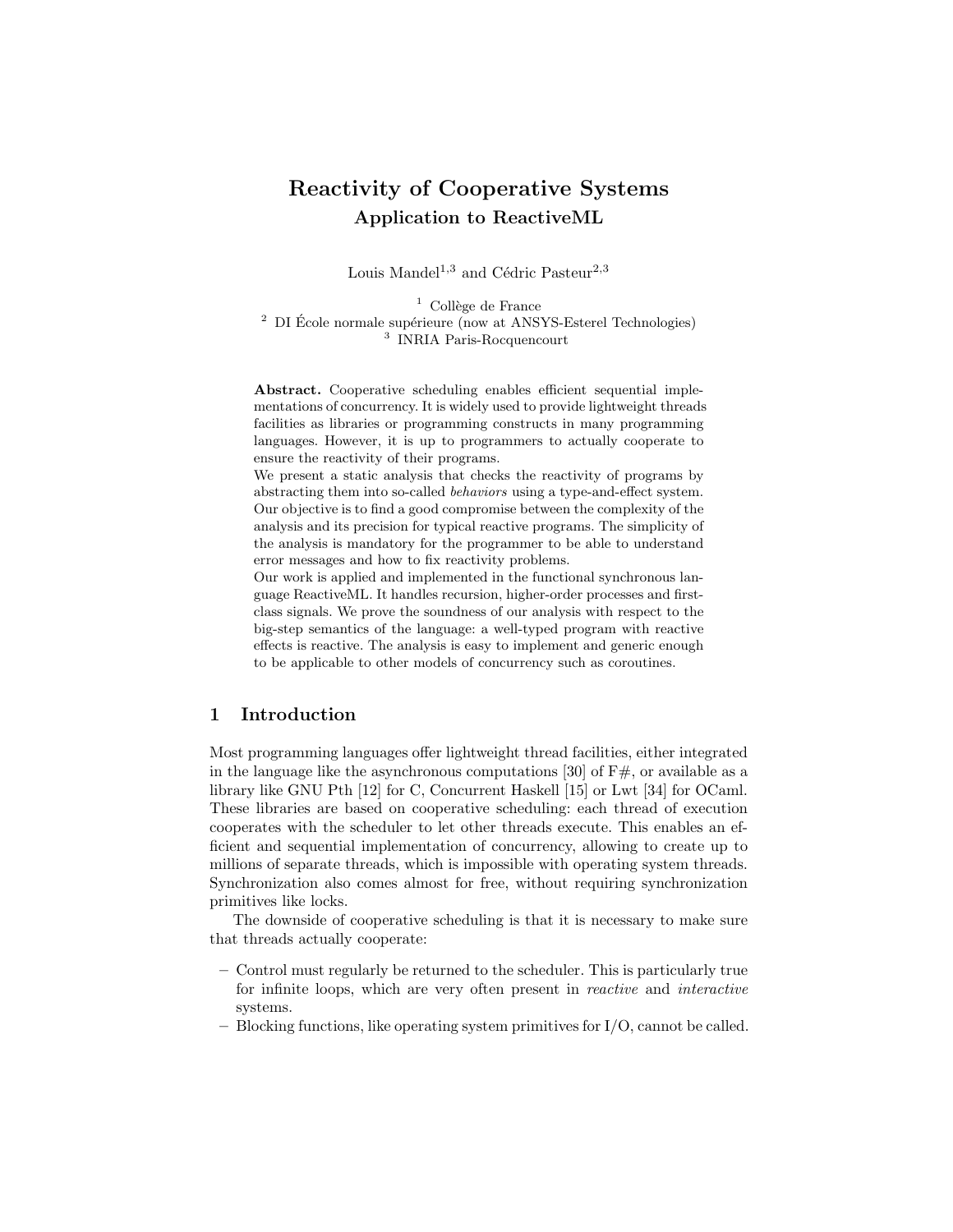The solution to the latter is simple: never use blocking functions inside cooperative threads. All the facilities mentioned earlier provide either I/O libraries compatible with cooperative scheduling or a means to safely call blocking functions. See Marlow et al. [\[22\]](#page-16-2) for an overview on how to implement such libraries.

Dealing with the first issue is usually the responsibility of the programmer. For instance, in the Lwt manual [\[11\]](#page-16-3), one can find:

[...] do not write function that may take time to complete without using Lwt  $\left[\ldots\right]$ 

The goal of this paper is to design a static analysis, called reactivity analysis, to statically remedy this problem of absence of cooperation points. The analysis checks that the programmer does not forget to cooperate with the scheduler. Our work is applied to the ReactiveML language [\[19\]](#page-16-4), which is an extension of ML with a synchronous model of concurrency [\[6\]](#page-16-5) (Section [2\)](#page-1-0). However, we believe that our approach is generic enough to be applied to other models of concurrency (Section [6\)](#page-14-0). The contributions of this paper are the following:

- A reactivity analysis based on a type-and-effect system [\[18\]](#page-16-6) in Section [4.](#page-7-0) The computed effects are called behaviors [\[3\]](#page-16-7) and are introduced in Section [3.](#page-4-0) They represent the temporal behaviors of processes by abstracting away values but keeping part of the structure of the program and are used to check if processes cooperate or not.
- $-$  A novel approach to *subeffecting* [\[23\]](#page-16-8), that is, subtyping on effects, based on row polymorphism [\[26\]](#page-17-2) in Section [4.4.](#page-10-0) It allows to build a conservative extension of the existing type system with little overhead.
- $-$  A proof of the soundness of the analysis (Section [4.5\)](#page-11-0): a well-typed program with reactive effects is reactive.

The paper ends with some examples (Section [5\)](#page-12-0), discussion (Section [6\)](#page-13-0) and related work (Section [7\)](#page-14-1). The work presented here is implemented in the Reac-tiveML compiler<sup>[4](#page-1-1)</sup> and it has already helped detecting many reactivity bugs. An extended version of the paper, the implementation, the source code of the examples and an online toplevel are available at <http://reactiveml.org/sas14>.

# <span id="page-1-0"></span>2 Overview of the approach

ReactiveML extends ML with programming constructs inspired from synchronous languages [\[6\]](#page-16-5). It introduces a built-in notion of parallelism where time is defined as a succession of logical instants. Each parallel process must cooperate to let time elapse. It is a deterministic model of concurrency that is compatible with the dynamic creation of processes [\[9\]](#page-16-9). Synchrony gives us a simple definition for reactivity: a reactive ReactiveML program is one where each logical instant terminates.

Let us first introduce ReactiveML syntax and informal semantics using a simple program that highlights the problem of non-reactivity. Then we will discuss the design choices and limitations of our reactivity analysis using a few other examples.

<span id="page-1-1"></span> $^4$  <http://www.reactiveml.org>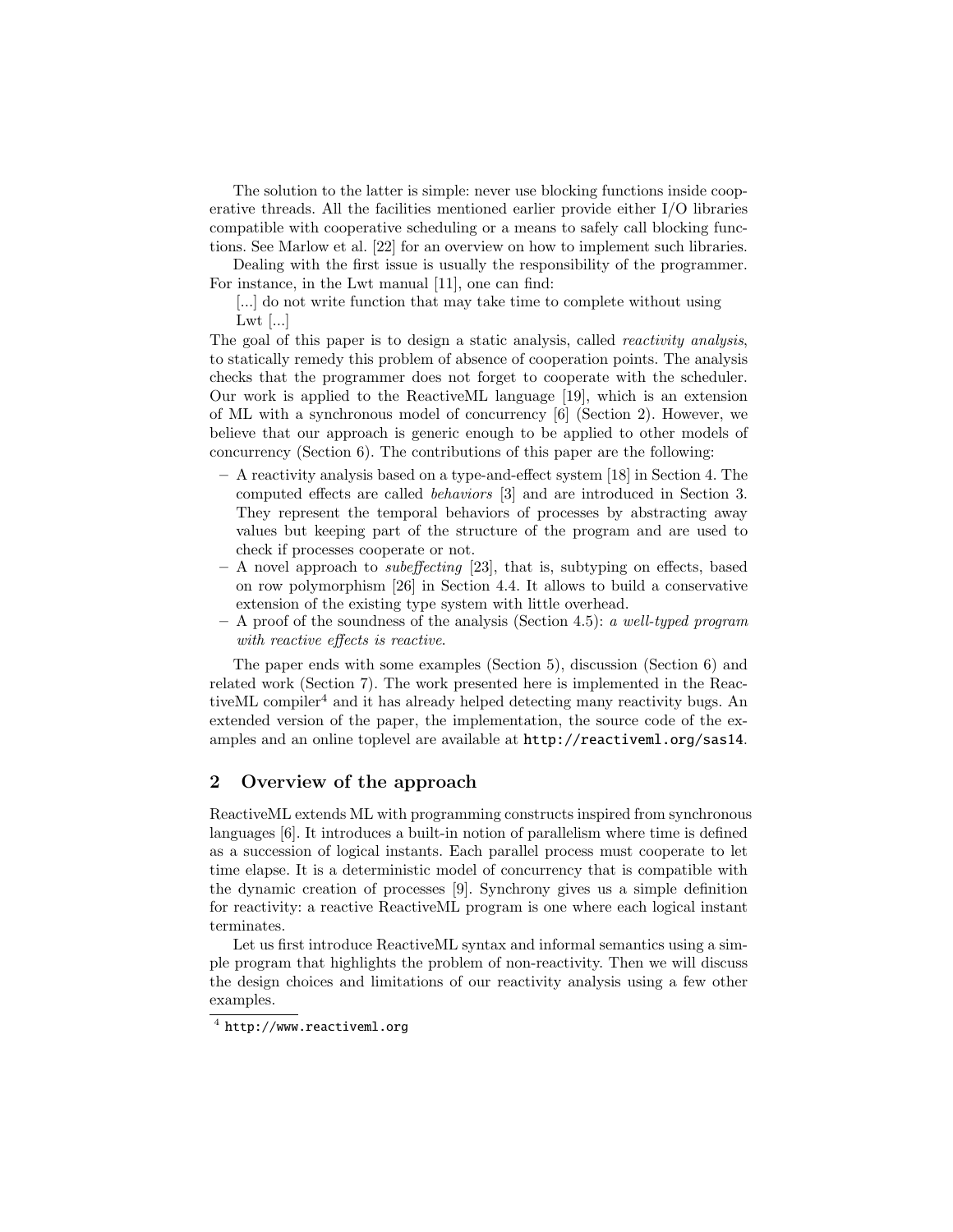### <span id="page-2-1"></span>2.1 A first example

We start by creating a *process* that emits a signal every **timer** seconds:<sup>[5](#page-2-0)</sup>

```
_1 let process clock timer s =
2 let time = ref (Unix.gettimeofday ()) in
3 loop
4 let time' = Unix.gettimeofday () in
5 if time' -. !time >= timer then (emit s (); time := time')
6 end
```
In ReactiveML, there is a distinction between regular ML functions and processes, that is, functions whose execution can span several logical instants. Processes are defined using the process keyword. The clock process is parametrized by a float timer and a signal s. Signals are communication channels between processes, with instantaneous broadcast. The process starts by initializing a local reference time with the current time (line 2), read using the gettimeofday function of the Unix module from the standard library. Then it enters an infinite loop (line 3 to 6). At each iteration, it reads the new current time and emits the unit value on the signal s if enough time has elapsed (line 5). The compiler prints the following warning when compiling this process:

W: Line 3, characters 2-115, this expression may be an instantaneous loop The problem is that the body of the loop is instantaneous. It means that this process never cooperates, so that logical instants do not progress. In ReactiveML, cooperating is done by waiting for the next instant using the pause operator. We solve our problem by calling it at the end of the loop (line 6):

```
5 if time' -. !time >= timer then (emit s (); time := time');
6 pause
```

```
end
```
The second part of the program is a process that prints top every time a signal s is emitted. The do/when construct executes its body only when the signal s is present (i.e. it is emitted). It terminates by returning the value of its body instantaneously after the termination of the body. Processes have a consistent view of a signal's status during an instant. It is either present or absent and cannot change during the instant.

```
10 let process print_clock s =
```

```
11 loop
12 do
13 print_string "top"; print_newline ()
14 when s done
15 end
```
W: Line 11, characters 2-78, this expression may be an instantaneous loop Once again, this loop can be instantaneous, but this time it depends on the presence of the signal. While the signal s is absent, the process cooperates. When it is present, the body of the do/when executes and terminates instantaneously. So the body of the loop also terminates instantaneously, and a new iteration of the loop is started in the same logical instant. Since the signal is still present,

<span id="page-2-0"></span><sup>&</sup>lt;sup>5</sup> The vocabulary is the one of synchronous languages, not the one of FRP.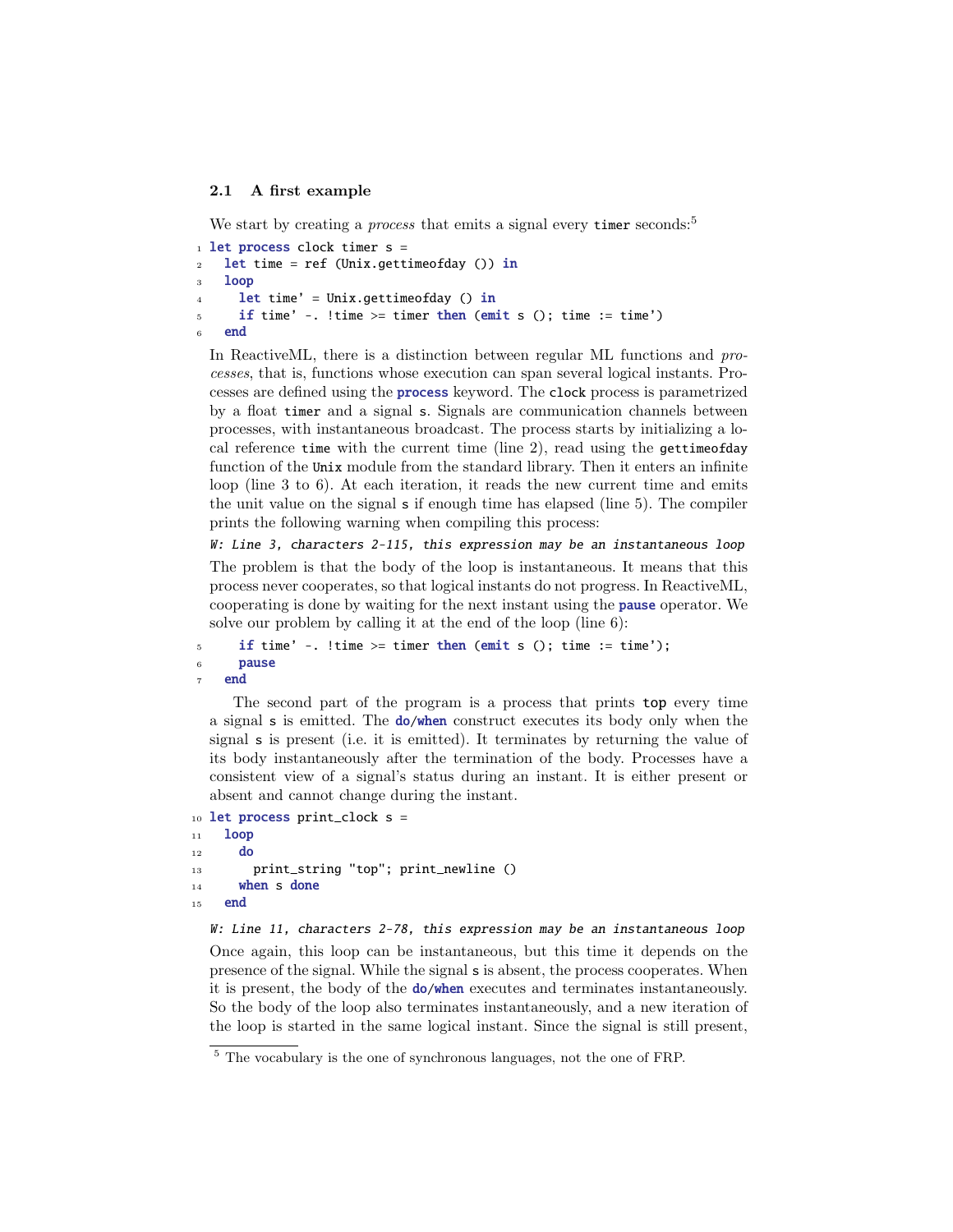the body of the do/when executes one more time, and so on. This process can also be fixed by adding a **pause** statement in the loop.

We can then declare a local signal s and put these two processes in parallel. The result is a program that prints top every second:

```
17 let process main =
```

```
18 signal s default () gather (fun x y \rightarrow ()) in
```
<sup>19</sup> run (print\_clock s) || run (clock 1. s)

The declaration of a signal takes as arguments the default value of the signal and a combination function that is used to compute the value of the signal when there are multiple emissions in a single instant. Here, the default value is () and the signal keeps this value in case of multi-emission. The || operator represents synchronous parallel composition. Both branches are executed at each instant and communicate through the local signal s.

### <span id="page-3-0"></span>2.2 Intuitions and limitations

In the previous example, we have seen the first cause of non-reactivity: instantaneous loops. The second one is instantaneous recursive processes:

```
let rec process instantaneous s =
  emit s (); run (instantaneous s)
```

```
W: This expression may produce an instantaneous recursion
```
The execution of **emit** is instantaneous, therefore the recursive call creates a loop that never cooperates. A sufficient condition to ensure that a recursive process is reactive is to have at least one instant between the instantiation of the process and any recursive call. The idea of our analysis is to statically check this condition.

This condition is very strong and is not always satisfied by interesting reactive programs. For instance, it does not hold for a parallel map (the let/and construct executes its two branches in parallel, matching is instantaneous):

```
let rec process par_map p 1 =match l with
  | [ ] \rightarrow [ ]\vert x :: \mathbb{1} \rightarrow \text{let } x' = \text{run } (p x)and l' = run (par_map p 1) in x' :: l'
```
W: This expression may produce an instantaneous recursion

This process has instantaneous recursive calls, but it is reactive because the recursion is finite if the list l is finite. As the language allows to create mutable and recursive data structures, it is hard to prove the termination of such processes. For instance, the following expression never cooperates:

#### let rec  $l = 0$  :: l in run (par\_map p l)

Consequently, our analysis only prints warnings and does not reject programs.

ML functions are always considered instantaneous. So they are reactive if and only if they terminate. Since we do not want to prove their termination, our analysis has to distinguish recursions through functions and processes. This allows us to assume that ML functions always terminate and to issue warnings only for processes.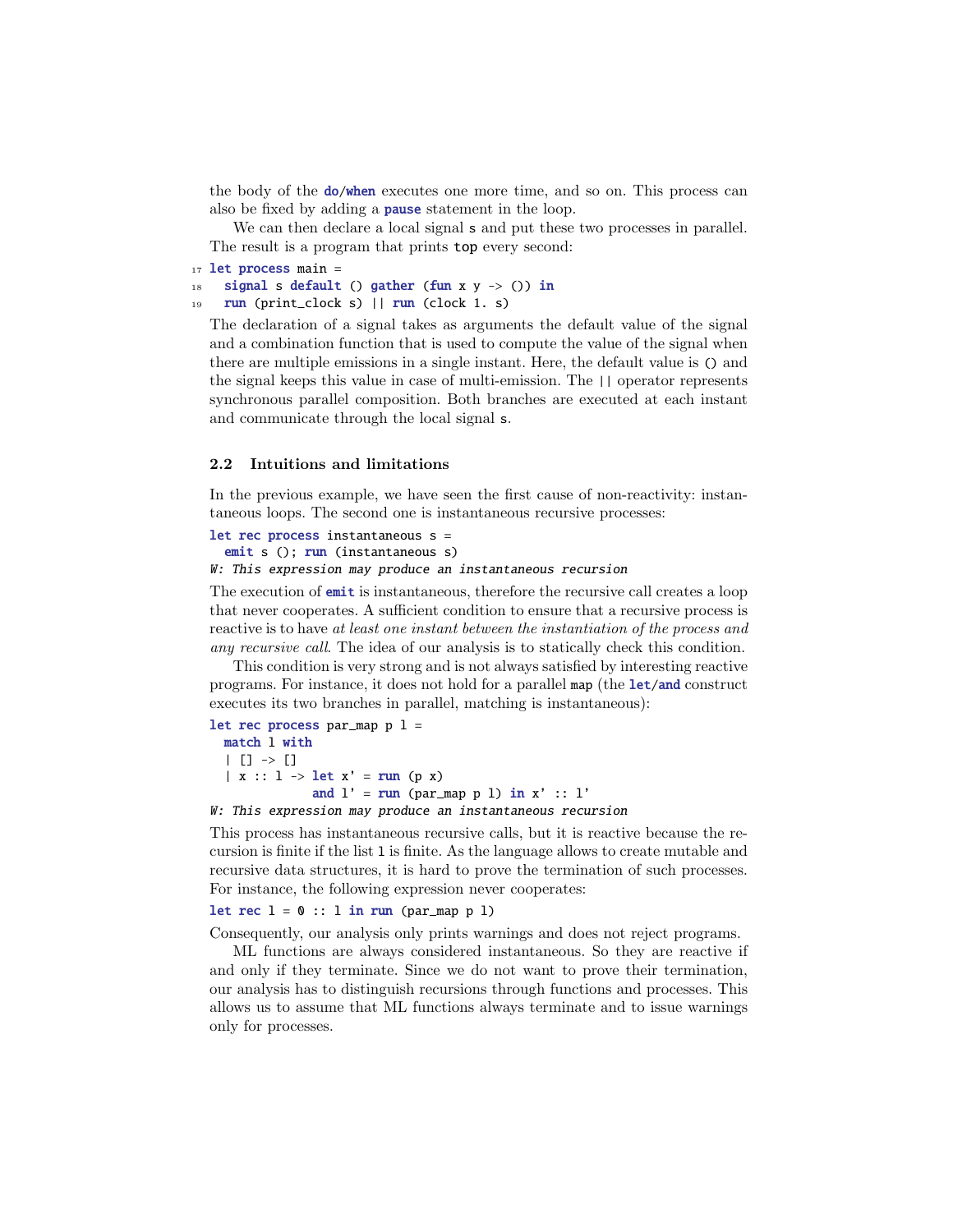Furthermore, we do not deal with blocking functions, such as I/O primitives, that can also make programs non-reactive. Indeed, such functions should never be used in the context of cooperative scheduling. There are standard solutions for this problem [\[22\]](#page-16-2).

This analysis does not either consider the presence status of signals. It overapproximates the possible behaviors, as in the following example:

```
let rec process imprecise =
  signal s default () gather (fun x y \rightarrow ()) in
 present s then () else (* implicit pause *) ();
 run imprecise
```
W: This expression may produce an instantaneous recursion

The present/then/else construct executes its first branch instantaneously if the signal is present or executes the second branch with a delay of one instant if the signal is absent. This delayed reaction to absence, first introduced by Boussinot [\[9\]](#page-16-9), avoids inconsistencies in the status of signals. In the example, the signal is absent so the else branch is executed. It means that the recursion is not instantaneous and the process is reactive. Our analysis still prints a warning, because if the signal s could be present, the recursion would be instantaneous.

Finally, we only guarantee that the duration of each instant is finite, not that the program is real-time, that is, that there exists a bound on this duration for all instants, as shown in this example:

```
let rec process server add =
 await add(p, ack) in
 run (server add) || let v = run p in emit ack v
```
The server process listens on a signal add to receive both a process p and a signal ack on which to send back results. As it creates one new process each time the add signal is emitted, this program can execute an arbitrary number of processes at the same time. It is thus not real-time, but it is indeed reactive, as waiting for the value of a signal takes one instant (one has to collect and combine all the values emitted during the instant).

# <span id="page-4-0"></span>3 The algebra of behaviors

The idea of our analysis is to abstract processes into a simpler language called behaviors, following Amtoft et al. [\[3\]](#page-16-7) and to check reactivity on these behaviors. The main design choice is to completely abstract values and the presence of signals. It is however necessary to keep an abstraction of the structure of the program in order to have a reasonable precision.

### <span id="page-4-2"></span>3.1 The behaviors

The algebra of behaviors is given by:<sup>[6](#page-4-1)</sup>

 $\kappa ::= \bullet \ \mid \ 0 \ \mid \ \phi \ \mid \ \kappa \parallel \kappa \ \mid \ \kappa + \kappa \ \mid \ \kappa; \kappa \ \mid \ \mu \phi. \ \kappa \ \mid \ \mathrm{run} \ \kappa$ 

<span id="page-4-1"></span><sup>&</sup>lt;sup>6</sup> Precedence of operators is the following (from highest to lowest): run, ;, +, || and finally  $\mu$ . For instance:  $\mu \phi$ .  $\kappa_1 \parallel \text{run } \kappa_2 + \bullet; \kappa_3$  means  $\mu \phi$ .  $(\kappa_1 \parallel ((\text{run } \kappa_2) + (\bullet; \kappa_3))).$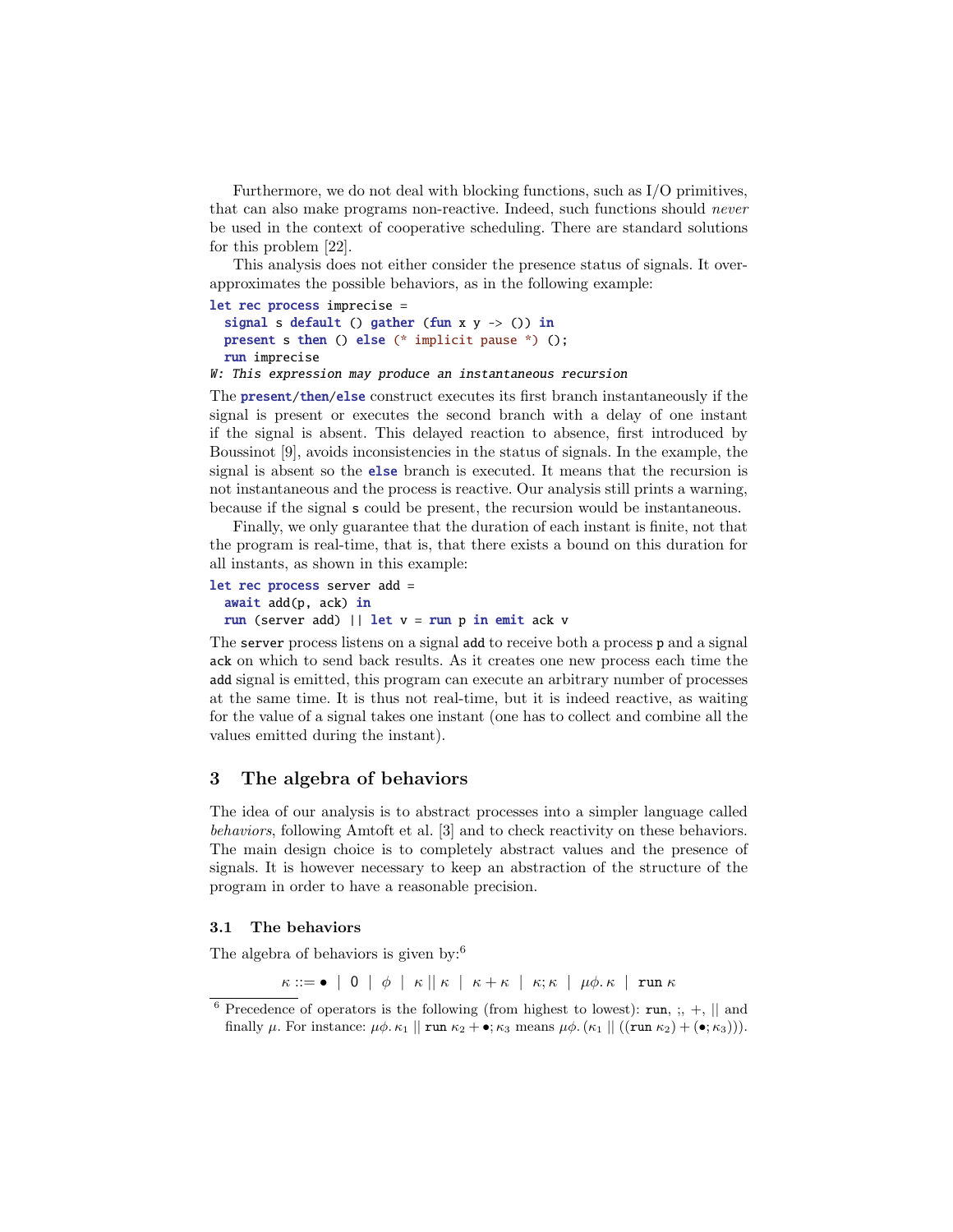Actions that take at least one instant to execute, i.e. surely non-instantaneous actions, such as pause, are denoted •. Potentially instantaneous ones, like calling a pure ML function or emitting a signal, are denoted 0. The language also includes behavior variables  $\phi$  to represent the behaviors of processes taken as arguments, since ReactiveML has higher-order processes.

Behaviors must reflect the structure of the program, starting with parallel composition. This is illustrated by the following example, which defines a combinator par\_comb that takes as inputs two processes q1 and q2 and runs them in parallel in a loop:

#### let process par\_comb q1  $q2 = loop$  (run  $q1 || run q2$ ) end

The synchronous parallel composition terminates when both branches have terminated. It means that the loop is non-instantaneous if either q1 or q2 is noninstantaneous. To represent such processes, behaviors include the parallel composition, simply denoted ||. Similarly, we can define another combinator that runs one of its two inputs depending on a condition c:

### let process if\_comb c q1 q2 = loop (if c then run q1 else run q2) end

In the case of if\_comb, both processes must be non-instantaneous. As we want to abstract values, we represent the different alternatives using a non-determinstic  $choice operator + and forget about the conditions.$ 

It is also necessary to have a notion of sequence, denoted ; in the language of behaviors, as illustrated by the two following processes:

```
let rec process good_rec = pause; run good_rec
let rec process bad_rec = run bad_rec; pause
```
W: This expression may produce an instantaneous recursion

The order between the recursive call and the pause statement is crucial as the good\_rec process is reactive while bad\_rec loops instantaneously. As it is defined recursively, the behavior  $\kappa$  associated with the good\_rec process must verify that  $\kappa = \bullet$ ; run  $\kappa$ . The run operator is associated with running a process. This equation can be solved by introducing an explicit recursion operator  $\mu$  so that  $\kappa = \mu \phi$ . •; run  $\phi$ . Recursive behaviors are defined as usual:

$$
\mu\phi. \kappa = \kappa[\phi \leftarrow \mu\phi. \kappa] \qquad \mu\phi. \kappa = \kappa \text{ if } \phi \notin \text{fbv}(\kappa)
$$

We denote  $fbv(\kappa)$  the set of free behavior variables in  $\kappa$ . There is no operator for representing the behavior of a loop. Indeed, a loop is just a special case of recursion. The behavior of a loop, denoted  $\kappa^{\infty}$  (where  $\kappa$  is the behavior of the body of the loop), is thus defined as a recursive behavior by  $\kappa^{\infty} \triangleq \mu \phi$ . ( $\kappa$ ; run  $\phi$ ).

### <span id="page-5-0"></span>3.2 Reactive behaviors

Using the language of behaviors, we can now characterize the behaviors that we want to reject, that is instantaneous loops and recursions. To formally define which behaviors are reactive, we first have to define the notion of a noninstantaneous behavior, i.e. processes that take at least one instant to execute: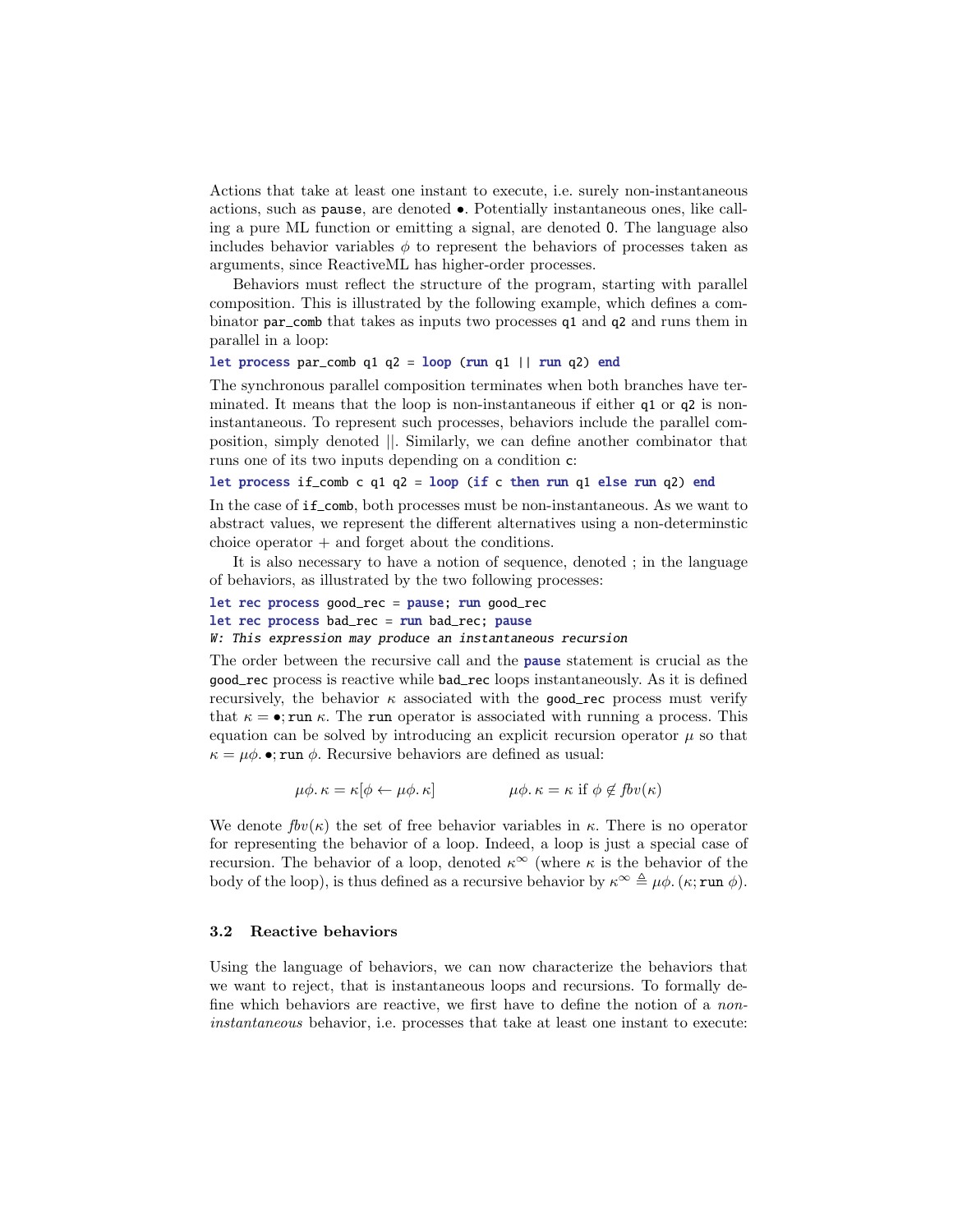Definition 1 (Non-instantaneous behavior). A behavior is non-instantaneous, denoted  $\kappa \downarrow$ , if:

$$
\overline{\bullet\downarrow} \quad \overline{\phi\downarrow} \quad \frac{\kappa_1\downarrow}{\kappa_1;\kappa_2\downarrow} \quad \frac{\kappa_2\downarrow}{\kappa_1;\kappa_2\downarrow} \quad \frac{\kappa_1\downarrow}{\kappa_1 \parallel \kappa_2\downarrow} \quad \frac{\kappa_2\downarrow}{\kappa_1 \parallel \kappa_2\downarrow} \quad \frac{\kappa_2\downarrow}{\kappa_1 \parallel \kappa_2\downarrow} \quad \frac{\kappa_1\downarrow}{\kappa_1+\kappa_2\downarrow}
$$

Note that function calls are not non-instantaneous. The fact that variables are considered non-instantaneous means that any process taken as argument is supposed to be non-instantaneous. The reactivity is then checked when this variable is instantiated with the actual behavior of the process.

A behavior is said to be *reactive* if for each recursive behavior  $\mu\phi$ .  $\kappa$ , the recursion variable  $\phi$  does not appear in the first instant of the body  $\kappa$ . This enforces that there must be at least one instant between the instantiation of a process and each recursive call and is formalized in the following definition.

**Definition 2 (Reactive behavior).** A behavior  $\kappa$  is reactive if  $\emptyset \vdash \kappa$ , where the relation  $R \vdash \kappa$  is defined by:

| $R \vdash 0$                      | $R \vdash \bullet$    | $\phi \notin R$             | $R \vdash \kappa_1$ | $not(\kappa_1 \downarrow)$ | $R \vdash \kappa_2$ |
|-----------------------------------|-----------------------|-----------------------------|---------------------|----------------------------|---------------------|
| $R \vdash \kappa_1$               | $\kappa_1 \downarrow$ | $\emptyset \vdash \kappa_2$ | $R \vdash \kappa_1$ | $R \vdash \kappa_1$        | $\kappa_2$          |
| $R \vdash \kappa_1$               | $\kappa_2$            | $R \vdash \kappa_1$         | $R \vdash \kappa_2$ | $R \vdash \kappa_1$        | $R \vdash \kappa_2$ |
| $R \vdash \kappa_1$               | $\kappa_2$            | $R \vdash \kappa_1$         | $R \vdash \kappa_2$ |                            |                     |
| $R \vdash \kappa_1$               | $\kappa_2$            | $R \vdash \kappa_1$         | $R \vdash \kappa_2$ |                            |                     |
| $R \vdash \mu \phi \ldash \kappa$ | $R \vdash \kappa$     | $R \vdash \kappa$           |                     |                            |                     |

The predicate  $R \vdash \kappa$  means that the behavior  $\kappa$  is reactive with respect to the set of variables R, that is, these variables do not appear in the first instant of  $\kappa$  and all the recursions inside  $\kappa$  are not instantaneous. The rule for a variable  $\phi$  checks that  $\phi$  is not a recursion variable introduced in the current instant. The recursion variables are added to the set  $R$  when checking the reactivity of a recursive behavior  $\mu\phi$ .  $\kappa$ . In the case of the sequence  $\kappa_1$ ;  $\kappa_2$ , we can remove variables from R if  $\kappa_1$  is non-instantaneous. One can also check from the definition of  $\kappa^\infty$  as a recursive behavior that this definition also implies that the body of a loop is non-instantaneous.

#### 3.3 Equivalence on behaviors

We can define an equivalence relation  $\equiv$  on behaviors that will be used to simplify the behaviors. The relation is reflexive, symmetric and transitive closure of the following rules. The operators ; and  $\parallel$  and  $+$  are idempotent and associative.  $\parallel$  and  $+$  are commutative (but not ; ). The 0 behavior (resp.  $\bullet$ ) is the neutral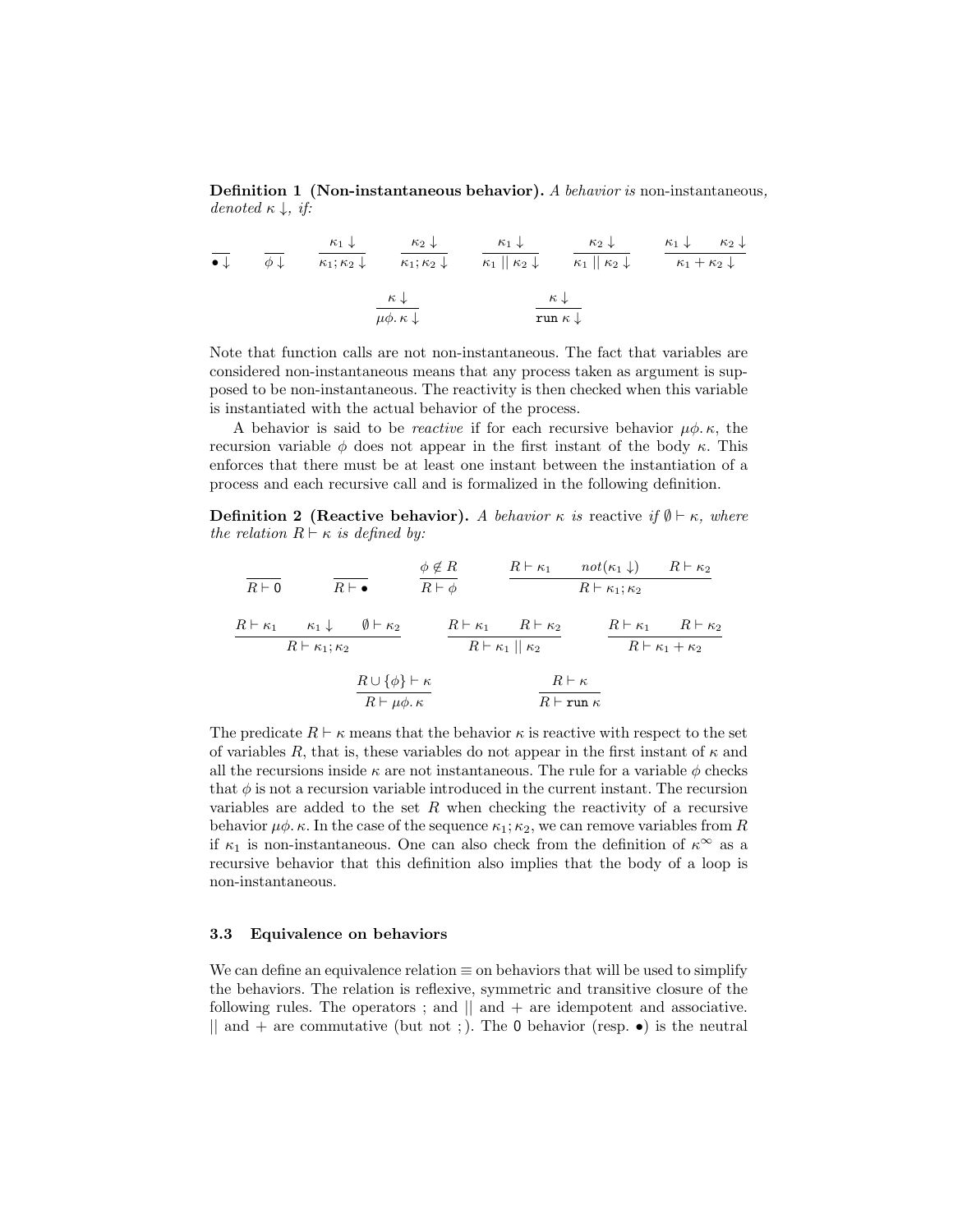element of ; and  $\parallel$  (resp.  $+$ ). The relation also satisfies the following rules (where *op* is ; or  $||$  or  $+$ ):

$$
\frac{\kappa_1 \equiv \kappa_2}{\mu \phi.\, \kappa_1 \equiv \mu \phi.\, \kappa_2} \qquad \frac{\kappa_1 \equiv \kappa_2}{\text{run } \kappa_1 \equiv \text{run } \kappa_2} \qquad \bullet^\infty \equiv \bullet \qquad \frac{\kappa_1 \equiv \kappa_1' \qquad \kappa_2 \equiv \kappa_2'}{\kappa_1 \, op \, \kappa_2 \equiv \kappa_1' \, op \, \kappa_2'}
$$

It is easy to show, for example, that:  $\mu\phi$ . ((• || 0); (run  $\phi$ +run  $\phi$ ))  $\equiv \mu\phi$ . (•; run  $\phi$ ). An important property of this relation is that it preserves reactivity. It is expressed as follows:

*Property 1.* if  $\kappa_1 \equiv \kappa_2$  and  $R \vdash \kappa_1$  then  $R \vdash \kappa_2$ .

*Proof.* By induction on the proof of  $\kappa_1 \equiv \kappa_2$ .

 $\Box$ 

# <span id="page-7-0"></span>4 The type-and-effect system

The link between processes and behaviors is done by a type-and-effect system [\[18\]](#page-16-6), following the work of Amtoft et al. [\[3\]](#page-16-7). The behavior of a process is its effect computed using the type system. After type-checking, the compiler checks the inferred behaviors and prints a warning if one of them is not reactive.

The type system is a conservative extension of the original one of ReactiveML, that is, it is able to assign a behavior to any ReactiveML program that was accepted previously. It is an important feature as we only want to show warnings and not reject programs.

#### 4.1 Abstract syntax

We consider here a kernel of ReactiveML:

 $v ::= c | (v, v) | n | \lambda x. e |$  process e  $e ::= x | c | (e, e) | \lambda x.e | e e | \text{rec } x = v | \text{process } e | \text{run } e | \text{parse }$ | let  $x = e$  and  $x = e$  in  $e$  | signal x default e gather e in  $e$  | emit e e | present  $e$  then  $e$  else  $e$  | loop  $e$  | do  $e$  until  $e(x) \rightarrow e$  | do  $e$  when  $e$ 

Values are constants  $c$  (integers, unit value  $($ ), etc.), pairs of values, signal names n, functions and processes. The language is a call-by-value lambda-calculus, extended with constructs for creating (process) and running (run) processes, waiting for the next instant (pause), parallel definitions  $(\text{let/and})$ , declaring signals (signal), emitting a signal (emit) and several control structures: the test of presence of a signal (present), the unconditional loop (loop), weak preemption (do/until) and suspension (do/when). The expression do  $e_1$  until  $s(x) \rightarrow e_2$ executes its body  $e_1$  and interrupts it if s is present. In case of preemption, the continuation  $e_2$  is executed on the next instant, binding x to the value of s. We denote  $\overline{\phantom{a}}$  variables that do not appear free in the body of a let and () the unique value of type unit. From this kernel, we can encode most constructs of the language: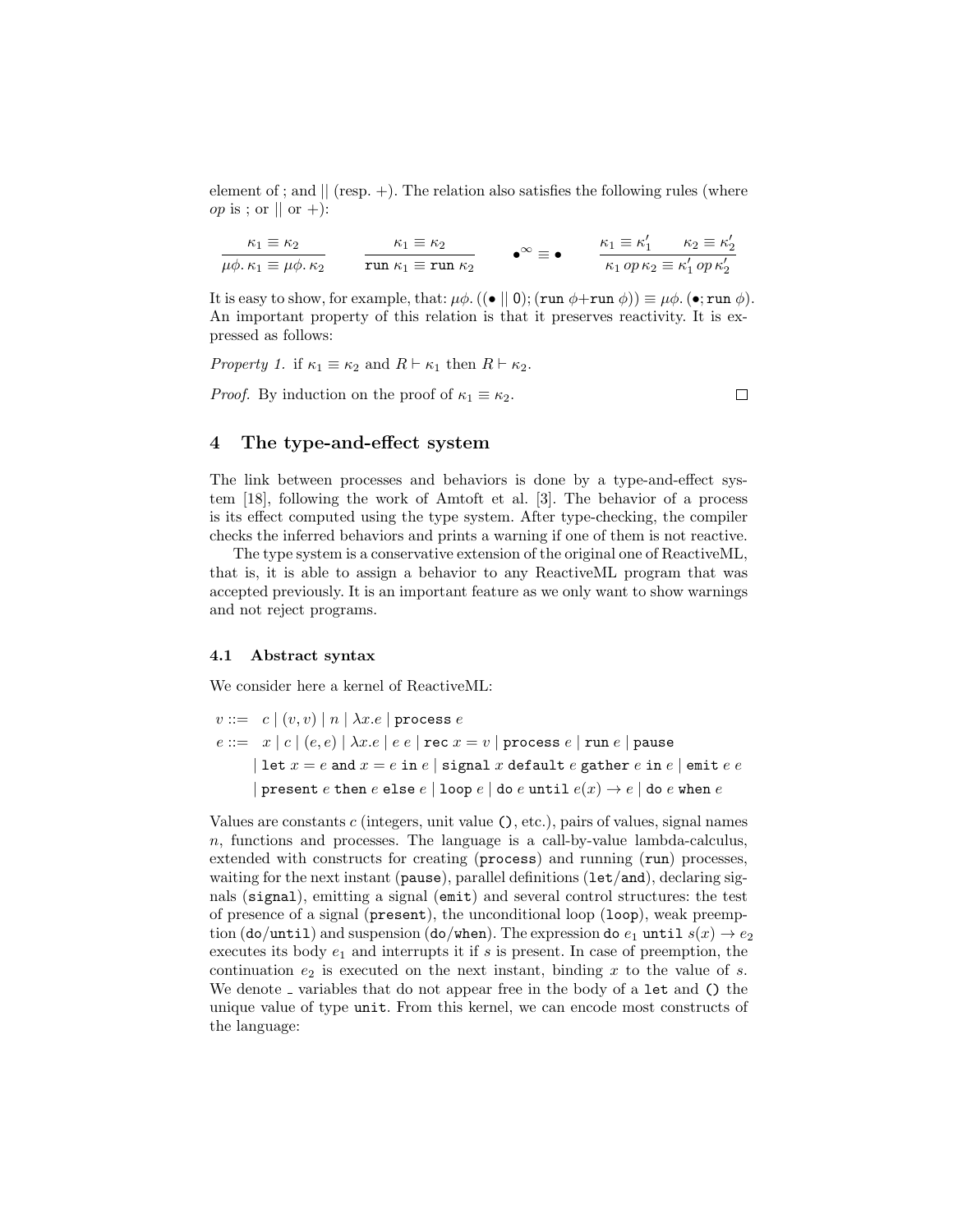$$
e_1 \parallel e_2 \triangleq \text{let }_{-} = e_1 \text{ and }_{-} = e_2 \text{ in ()}
$$
\n
$$
e_1; e_2 \triangleq \text{ let }_{-} = (\text{) and }_{-} = e_1 \text{ in } e_2
$$
\n
$$
\text{await } e_1(x) \text{ in } e_2 \triangleq \text{ do (loop pause) until } e_1(x) \to e_2
$$
\n
$$
\text{let rec process } f x_1 \dots x_p = e_1 \text{ in } e_2
$$
\n
$$
\triangleq \text{ let } f = (\text{rec } f = \lambda x_1, \dots \lambda x_p, \text{process } e_1) \text{ in } e_2
$$

# 4.2 Types

Types are defined by:

$$
\tau ::= \alpha | T | \tau \times \tau | \tau \to \tau | \tau \text{ process}[ \kappa ] | (\tau, \tau) \text{ event } (\text{types})
$$
  
\n
$$
\sigma ::= \tau | \forall \phi. \sigma | \forall \alpha. \sigma
$$
 (type schemes)  
\n
$$
\Gamma ::= \emptyset | T, x : \sigma
$$
 (environments)

A type is either a type variable  $\alpha$ , a base type T (like bool or unit), a product, a function, a process or a signal. The type of a process is parametrized by its return type and its behavior. The type  $(\tau_1, \tau_2)$  event of a signal is parametrized by the type  $\tau_1$  of emitted values and the type  $\tau_2$  of the received value (since a gathering function of type  $\tau_1 \to \tau_2 \to \tau_2$  is applied).

Types schemes quantify universally over type variables  $\alpha$  and behavior variables  $\phi$ . We denote  $ftv(\tau)$  (resp.  $fbv(\tau)$ ) the set of type (resp. behavior) variables free in  $\tau$  and  $fv(\tau) = ftv(\tau)$ ,  $fbv(\tau)$ . Instantiation and generalization are defined in a classic way:  $\sigma[\alpha \leftarrow \tau] \leq \forall \alpha \cdot \sigma \qquad \sigma[\phi \leftarrow \kappa] \leq \forall \phi \cdot \sigma$ 

 $gen(\tau, e, \Gamma) = \tau$  if e is expansive  $gen(\tau, e, \Gamma) = \forall \bar{\alpha} . \forall \bar{\phi} . \tau$  where  $\bar{\alpha}, \bar{\phi} = fv(\tau) \setminus fv(\Gamma)$  otherwise

Analogously to the treatment of references in ML, we must be careful not to generalize expressions that allocate signals. We use the syntactic criterion of expansive and non-expansive expressions [\[33\]](#page-17-3). An expression is expansive if it can allocate a signal or a reference, in which case its type should not be generalized.

The notions of reactivity and equivalence are lifted from behaviors to types. A type is reactive if it contains only reactive behaviors. Two types are equivalent, also denoted  $\tau_1 \equiv \tau_2$ , if they have the same structure and their behaviors are equivalent.

#### 4.3 Typing rules

Typing judgments are given by  $\Gamma \vdash e : \tau \mid \kappa$  meaning that, in the type environment Γ, the expression e has type  $\tau$  and behavior  $\kappa$ . We write  $\Gamma \vdash e : \tau \rvert = 0$ when the behavior of the expression  $e$  is equivalent to 0. The initial typing environment  $\Gamma_0$  gives the types of primitives:

$$
\varGamma_0 \triangleq [\mathtt{true}:\mathtt{bool};\mathtt{fst}:\forall \alpha_1,\alpha_2.\, \alpha_1 \times \alpha_2 \rightarrow \alpha_1;\ldots]
$$

The rules defining the type system are given in Figure [1.](#page-9-0) If all the behaviors are erased, it is exactly the same type system as the one presented in [\[19\]](#page-16-4), which is itself an extension of the ML type system. We discuss here the novelties of the rules related to behaviors: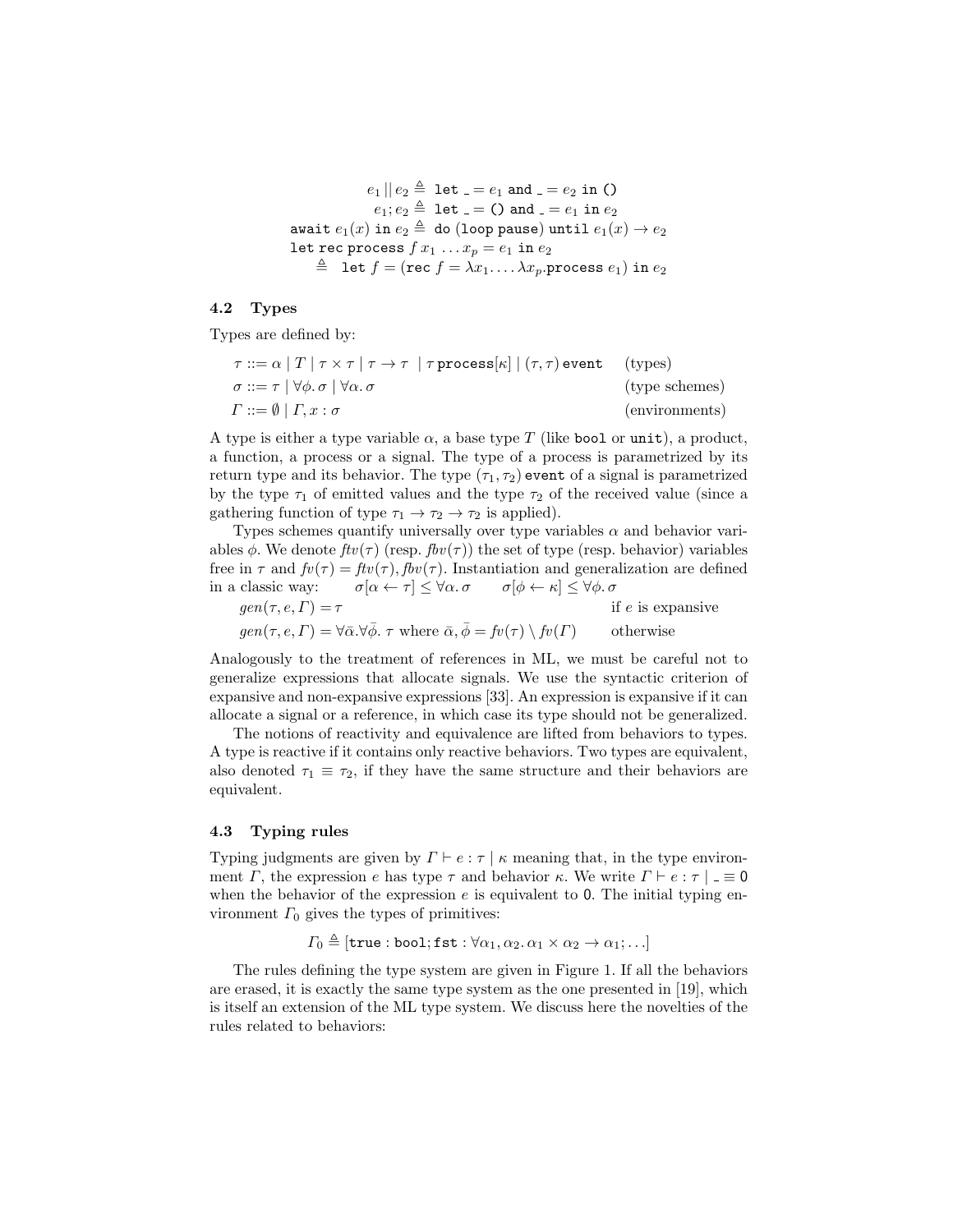

<span id="page-9-0"></span>Fig. 1. Type-and-effect rules

- The Process rule stores the behavior of the body in the type of the process, as usual in type-and-effect systems. The presence of the  $\kappa'$  behavior and the Mask rule are related to subeffecting and will be discussed in Section [4.4.](#page-10-0)
- A design choice made in ReactiveML is to separate pure ML expressions, that are surely instantaneous, from processes. For instance, it is impossible to call pause within the body of a function, that must be instantaneous. A static analysis (used for efficient code generation) performed before typing checks this well-formation of expressions, denoted  $k \vdash e$  in [\[19\]](#page-16-4) and recalled in Appendix A [\[20\]](#page-16-10). Requiring the behavior of some expressions, like the arguments of an application or the body of a function, to be equivalent to 0 does not add any new constraint with respect to this existing analysis.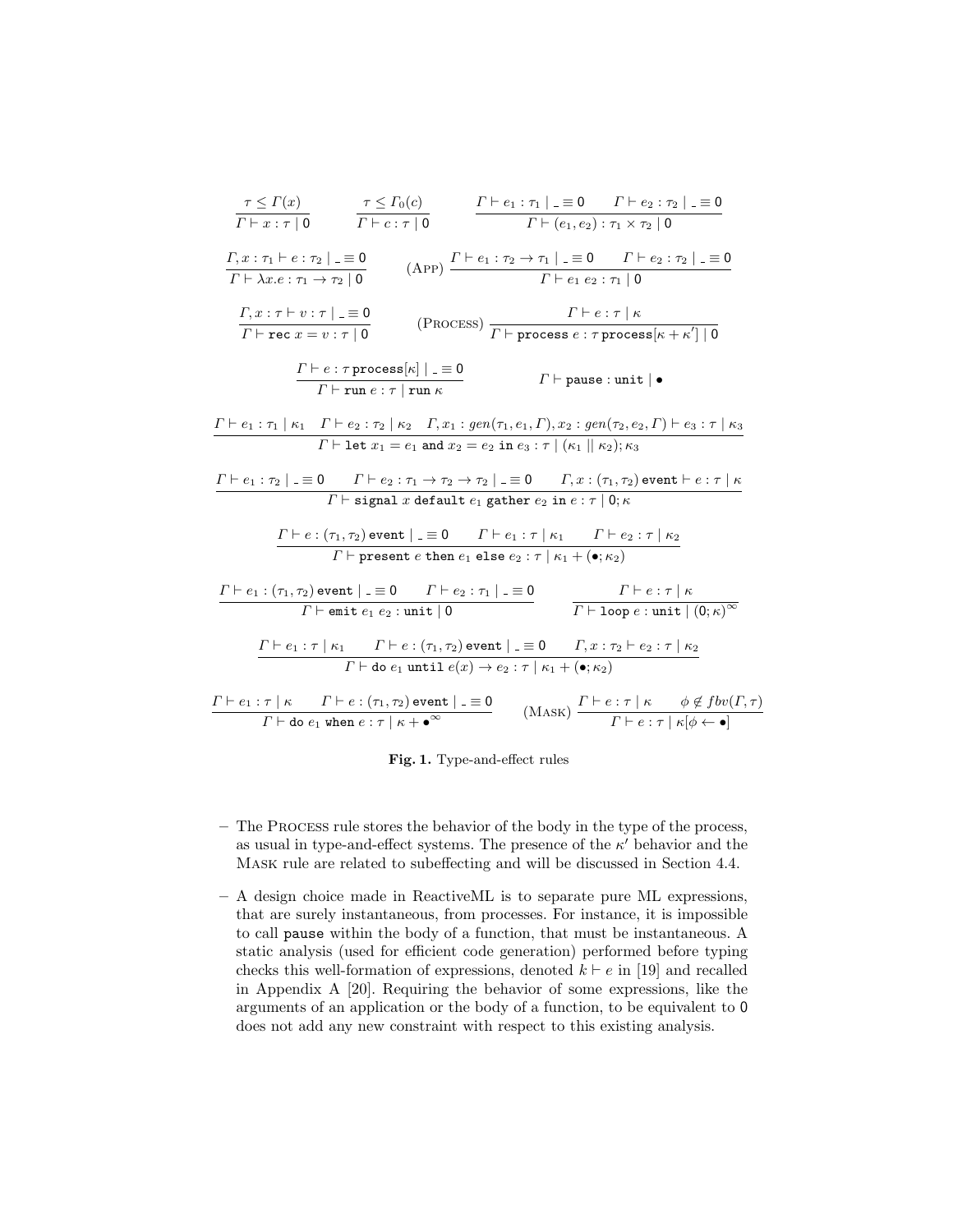- We do not try to prove the termination of pure ML functions without any reactive behavior. The App rule shows that we assume that function calls always terminate instantaneously.
- In the case of present  $e$  then  $e_1$  else  $e_2$ , the first branch  $e_1$  is executed immediately if the signal  $e$  is present and the second branch  $e_2$  is executed at the next instant if it is absent. This is reflected in the behavior associated with the expression. Similarly, for do  $e_1$  until  $e(x) \rightarrow e_2$ , the expression  $e_2$ is executed at the instant following the presence of e.
- The reason why the behavior associated with loop is equal to  $(0;\kappa)^\infty$  and not simply  $\kappa^{\infty}$  will be explained in Section [4.5.](#page-11-0) Intuitively, the soundness proof will use an induction on the size of the behaviours and thus requires the behavior of a sub-expression to always be smaller. This also applies for signal and do/when.
- Finally, note that there is no special treatment for recursive processes. We will see in the next section that recursive behaviors are introduced during unification.

### <span id="page-10-0"></span>4.4 Subeffecting with row polymorphism

The typing rule (Process) for the creation of processes intuitively mean that a process has at least the behavior of its body. The idea is to add a free behavior variable to represent other potential behaviors of the process. This subtyping restricted to effects is often referred to as subeffecting [\[23\]](#page-16-8): we can always replace an effect with a bigger, i.e. less precise, one. It allows to assign a behavior to any correct ReactiveML program. For instance, it is possible to build a list of two processes with different behaviors (the • behavior is printed '\*' and behavior variables  $\phi$  are denoted 'r):

```
let process p1 = ()val p1: unit process[0 + 'r1]
let process p2 = pause
val p2: unit process[* + 'r2]
let 1 = [p1; p2]val 1: unit process[0 + * + 'r] list
```
If the behavior of a process had been exactly equal to the behavior of its body, this expression would have been rejected by the type system.

The consequence of the typing rule for processes is that the principal type of an expression process e is always of the form  $\kappa + \phi$  where  $\kappa$  is the behavior of e and  $\phi$  a free variable. The idea to use a free type variable to represent other possible types is reminiscent of Remy's row types [\[26\]](#page-17-2). It makes it possible to implement subeffecting using only unification, without manipulating constraint sets as in traditional approaches [\[31,](#page-17-4)[3\]](#page-16-7). It thus becomes easier to integrate it into any existing ML type inference implementation. For instance, OCaml type inference is also based on row polymorphism [\[27\]](#page-17-5), so it would be easy to implement our type system on top of the full language.

We can reuse any existing inference algorithm, like algorithm  $W$  or  $\mathcal{M}$  [\[16\]](#page-16-11) and add only the following algorithm  $\mathcal{U}_{\kappa}$  for unification of behaviors. It takes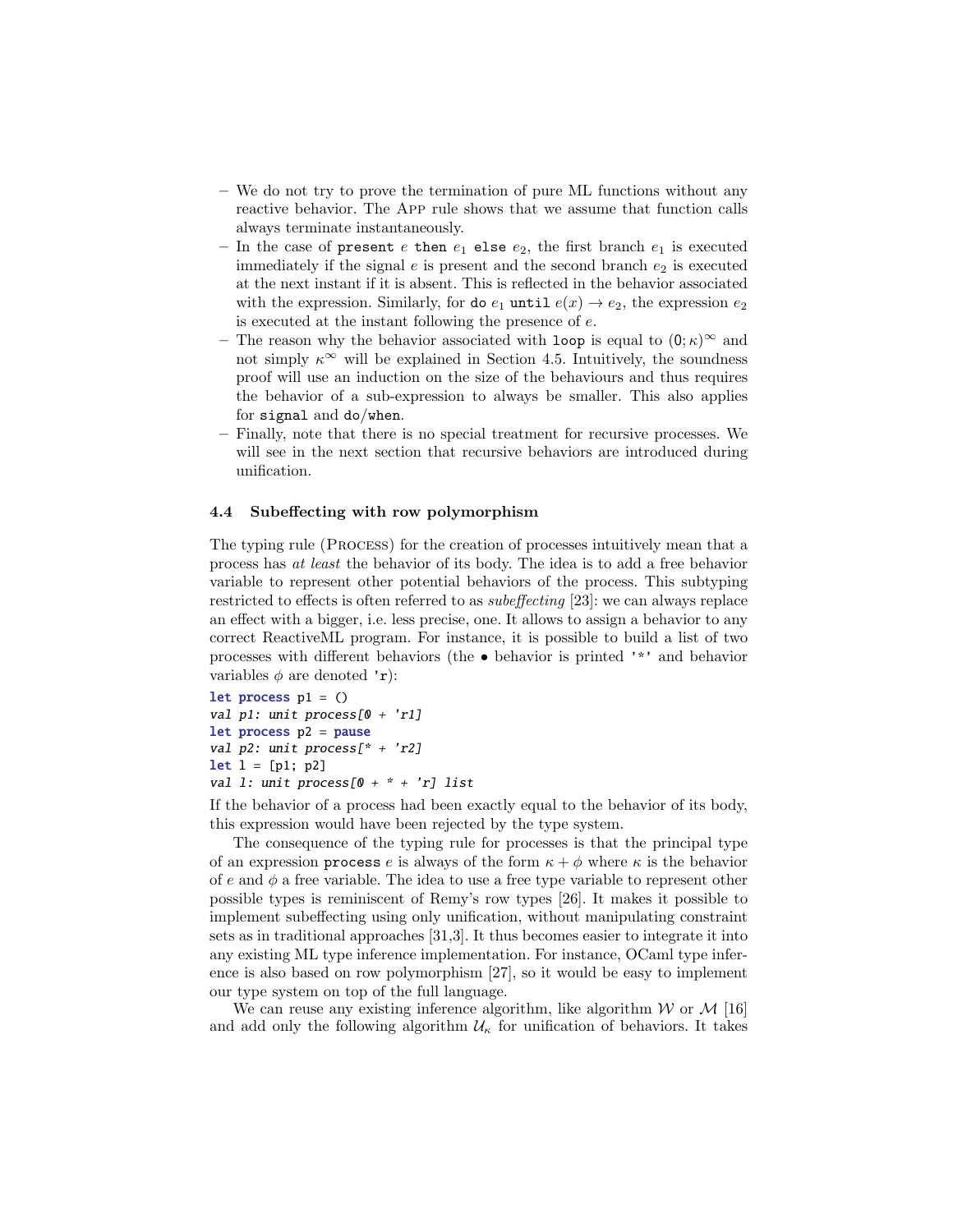as input two behaviors and returns a substitution that maps behavior variables to behaviors, that we denote  $[\phi_1 \mapsto \kappa_1; \phi_2 \mapsto \kappa_2; \dots]$ . During unification, the behavior of a process is always either a behavior variable  $\phi$ , a row  $\kappa + \phi$  or a recursive row  $\mu\phi$ . ( $\kappa + \phi'$ ). Therefore, the unification algorithm only has to consider these cases:

$$
\mathcal{U}_{\kappa}(\kappa, \kappa) = []
$$
  
\n
$$
\mathcal{U}_{\kappa}(\phi, \kappa) = \mathcal{U}_{\kappa}(\kappa, \phi) = \begin{cases} [\phi \mapsto \mu\phi \cdot \kappa] & \text{if occur\_check}(\phi, \kappa) \\ [\phi \mapsto \kappa] & \text{otherwise} \end{cases}
$$
  
\n
$$
\mathcal{U}_{\kappa}(\kappa_1 + \phi_1, \kappa_2 + \phi_2) = [\phi_1 \mapsto \kappa_2 + \phi; \phi_1 \mapsto \kappa_1 + \phi], \phi \text{ fresh}
$$
  
\n
$$
\mathcal{U}_{\kappa}(\mu\phi'_1.(\kappa_1 + \phi_1), \kappa_2) = \mathcal{U}_{\kappa}(\kappa_2, \mu\phi'_1.(\kappa_1 + \phi_1))
$$
  
\n
$$
= \text{let } K_1 = \mu\phi'_1.(\kappa_1 + \phi_1) \text{ in } \mathcal{U}_{\kappa}(\kappa_1[\phi'_1 \leftarrow K_1] + \phi_1, \kappa_2)
$$

It should be noted that unification never fails, so that we obtain a conservative extension of ReactiveML type system. This unification algorithm reuses traditional techniques for handling recursive types [\[13\]](#page-16-12). The last case unfolds a recursive row to reveal the row variable, so that it can be unified with other rows.

A downside of our approach is that it introduces one behavior variable for each process, so that the computed behaviors may become very big and unreadable. The purpose of the Mask rule is to remedy this, by using effect masking [\[18\]](#page-16-6). The idea is that if a behavior variable appearing in the behavior is free in the environment, it is not constrained so we can give it any value. In particular, we choose to replace it with  $\bullet$ , which is the neutral element of  $+$ , so that it can be simplified away.

### <span id="page-11-0"></span>4.5 Proof of soundness

We now present the proof sketch of the soundness of our analysis, that is, that at each instant, the program admits a finite derivation in the big-step semantics of the language and rewrites to a well-typed program with reactive effects.

The big-step semantics of ReactiveML, also called the behavioral semantics in reference to the semantics of Esterel [\[25\]](#page-16-13), describes the reaction of an expression during an instant i by the smallest signal environment  $S_i$  (the set of present signals) such that:

$$
e_i \xrightarrow[S_i]{E_i, b_i} e_{i+1}
$$

which means that during the instant  $i$ , in the signal environment  $S_i$ , the expression  $e_i$  rewrites to  $e_{i+1}$  and emits the signals in  $E_i$ . The boolean  $b_i$  indicates if  $e_{i+1}$  has terminated. Additional conditions express, for instance, the fact that the emitted values in  $E_i$  must agree with the signal environment  $S_i$ . An execution of a program comprises a succession of a (potentially infinite) number of reactions and terminates when the status  $b_i$  is equal to true. The definition of the semantics was introduced in [\[19\]](#page-16-4) and is recalled in Appendix B [\[20\]](#page-16-10).

A program is reactive if at each instant, the semantics derivation of  $e_i$  is finite. To prove that, we first isolate the first instant of the behavior of  $e_i$ , noted  $\texttt{fst}(\kappa_i)$ . This function is formally defined by: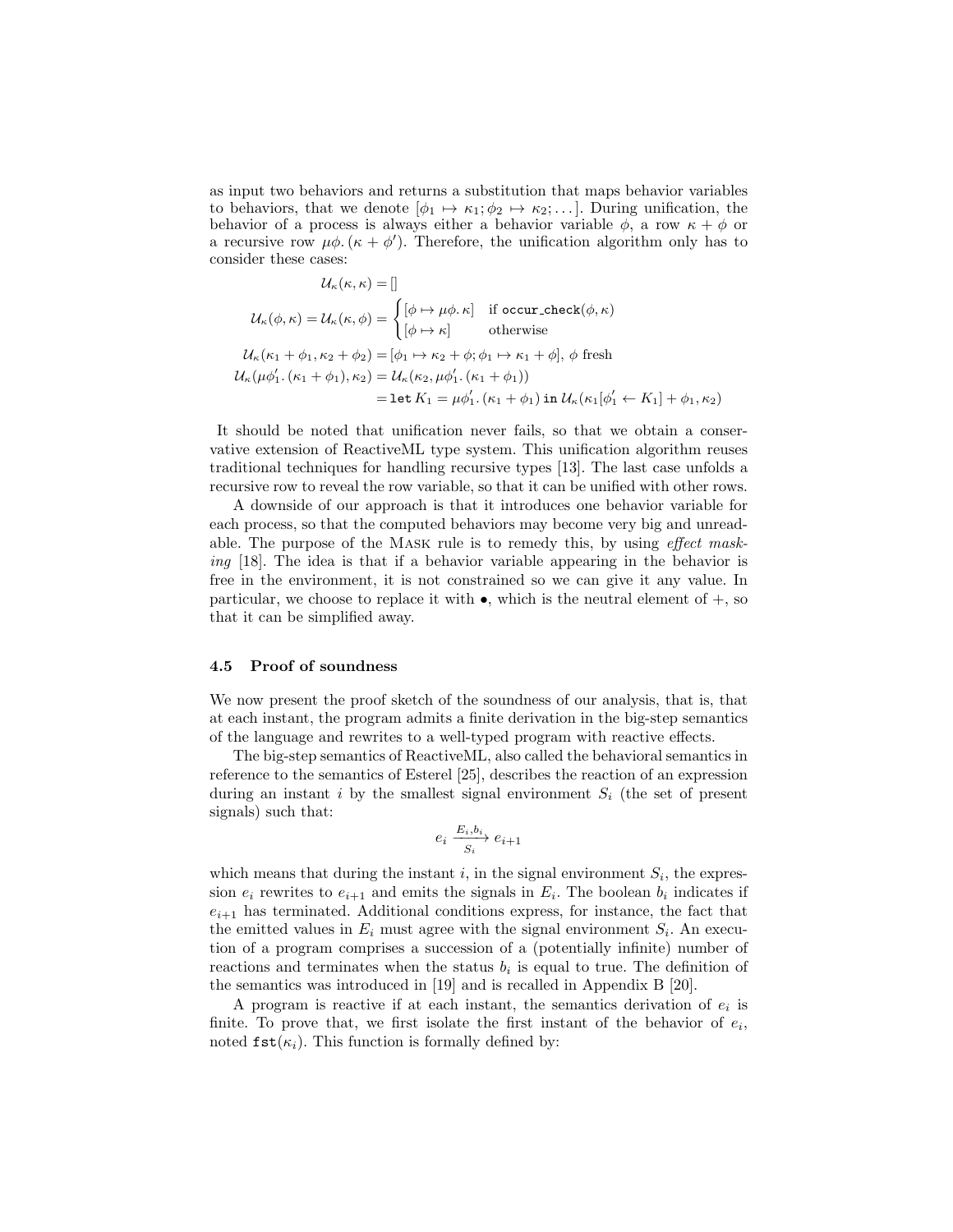```
\texttt{fst}(0) = \texttt{fst}(\bullet) = 0\texttt{fst}(\phi) = \phi\texttt{fst}(\texttt{run} \ \kappa) = \texttt{run} \ (\texttt{fst}(\kappa))\mathsf{fst}(\kappa_1 \mid \mid \kappa_2) = \mathsf{fst}(\kappa_1) \mid \mid \mathsf{fst}(\kappa_2) \mid\texttt{fst}(\kappa_1 + \kappa_2) = \texttt{fst}(\kappa_1) + \texttt{fst}(\kappa_2)\texttt{fst}(\kappa_1; \kappa_2) = \begin{cases} \texttt{fst}(\kappa_1) & \text{if } \kappa_1 \downarrow \\ \texttt{a} & \text{if } \kappa_2 \downarrow \end{cases}\texttt{fst}(\kappa_1); \texttt{fst}(\kappa_2) otherwise
                                                                                                 \texttt{fst}(\mu\phi.\kappa) = \texttt{fst}(\kappa[\phi \leftarrow \mu\phi.\kappa])
```
The important property of this function is that if a behavior  $\kappa_i$  of  $e_i$  is reactive (as defined in Section [3.2\)](#page-5-0), then  $\text{fst}(\kappa_i)$  is finite. Hence we can prove by induction on the size of  $fst(\kappa_i)$  that the semantics derivation is finite. The soundness theorem is stated as follows:

**Theorem 1 (Soundness).** If  $\Gamma \vdash e : \tau \mid \kappa$  and  $\tau$  and  $\kappa$  are reactive and we suppose that function calls terminate, then there exists  $e'$  such that  $e \frac{E, b}{S} e'$  and  $\Gamma \vdash e' : \tau \mid \kappa'$  with  $\kappa'$  reactive.

Proof. The proof has two parts. The first part is the proof that the result is welltyped. We use classic syntactic techniques for type soundness [\[24\]](#page-16-14) on the smallstep semantics described in [\[19\]](#page-16-4). The proof of equivalence of the two semantics is also given in the same paper. The second part is the proof that the semantics derivation of one instant is finite by induction on the size of the first-instant behavior of well-typed expressions. We only consider one instant because thanks to type preservation, if the theorem is true for one instant, it is true for the following ones. The details of the proof are given in Appendix C [\[20\]](#page-16-10).  $\Box$ 

### <span id="page-12-0"></span>5 Examples

We present here the result of the analysis on some examples. These examples can be downloaded and tried at <http://reactiveml.org/sas14>.

Using a type-based analysis makes it easy to deal with cases of aliasing, as in the following example:[7](#page-12-1)

```
let rec process p =let q = (fun x \rightarrow x) p in run q
val p: 'a process[rec 'r. (run 'r + ..)]
W: This expression may produce an instantaneous recursion
```
The process q has the same type as p, and thus the same behavior, so the instantaneous recursion is easily detected. As for objects in OCaml [\[27\]](#page-17-5), row variables that appear only once are printed '..'.

The analysis can also handle combinators like the par\_comb and if\_comb examples of Section [3.1.](#page-4-2) Here is another more complex example using higher-order functions and processes. We define a function h\_o that takes as input a combinator f. It then creates a recursive process that applies f to itself and runs the result:

<span id="page-12-1"></span><sup>7</sup> Some behaviors are simplified using the extension described in Appendix D [\[20\]](#page-16-10).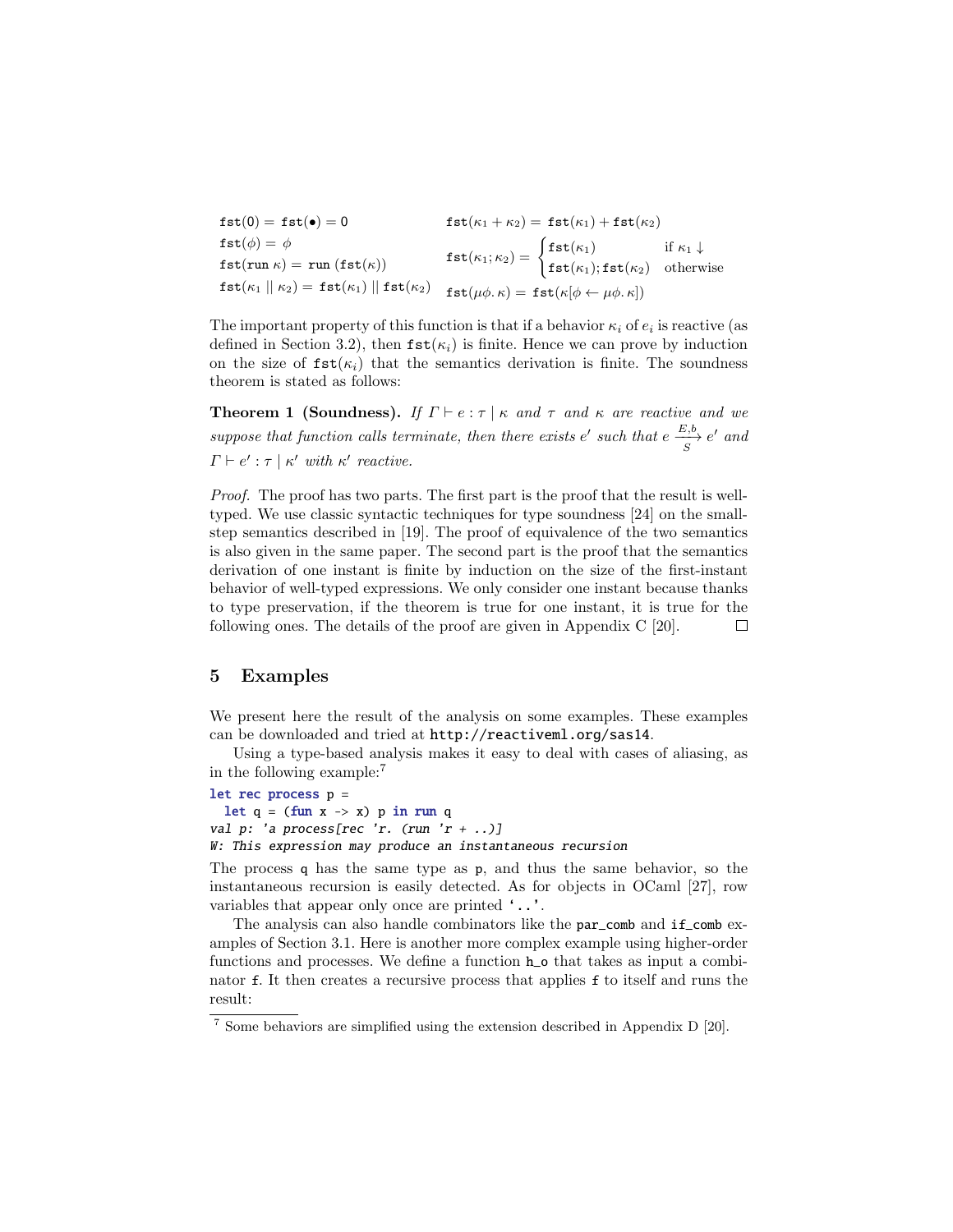```
let h_0 f =let rec process p = let q = f p in run qin p
val h_0: ('a process[run 'r1 + 'r2] -> 'a process['r1])
                \rightarrow 'a process[run 'r1 + 'r2]
```
If we instantiate this function with a process that waits an instant before calling its argument, we obtain a reactive process:

```
let process good = run (h_0 (fun x \rightarrow process (pause; run x)))val good: 'a process[run (run (rec 'r1. *; run (run 'r1))) + ..]
```
This is no longer the case if the process calls its argument instantaneously. The instantaneous recursion is again detected by our static analysis:

```
let process pb = run (h_0 (fun x -> process (run x)))val pb: 'a process[run (run (rec 'r1. run run 'r1)) + ..]
W: This expression may produce an instantaneous recursion
```
Another process that can be analyzed is a fix-point operator. It takes as input a function expecting a continuation, and applies it with itself as the continuation. This fix-point operator can be used to create a recursive process:

```
let rec fix f(x) = f(f(x)) x
val fix: ((a \rightarrow 'b) \rightarrow 'a \rightarrow 'b) \rightarrow 'a \rightarrow 'b)
```

```
let process main =
```

```
let process p k v = print\_int v; run (k (v+1)) in run (fix p 0)
val main: 'a process[(run (rec 'r. run 'r)) + ..]
W: This expression may produce an instantaneous recursion
```
In the example, the analysis detects the problem of reactivity although there is no explicit recursive process.

# <span id="page-13-0"></span>6 Discussion

Implementation The type inference algorithm of ReactiveML has been extended to compute the behaviors of processes, with minimal impact on its structure and complexity thanks to the use of row polymorphism for subeffecting (see Section [4.4\)](#page-10-0). The rules given in Section [3.2](#page-5-0) are easily translated into an algorithm for checking the reactivity of behaviors that is polynomial in the size of behaviors.

In practice, the analysis has an impact on the type-checking time but it is negligible compared to the global compilation time. For example on a 1.7GHz Intel Core i5 with 4Go RAM, the compilation of the examples of the ReactiveML distribution (about 5000 lines of code) takes about 0.15s where 0.02s are spent in the type checker (0.005s without the reactivity analysis). Then it takes 3.5s to compile the generated OCaml code.

**Evaluation** The analysis is very useful to detect early small reactivity bugs such as the one presented Section [2.1.](#page-2-1) We have also used the analysis on bigger applications: a mobile ad-hoc network simulator (1800 Source Lines Of Code), a sensor network simulator (1700 SLOC), and a mixed music sequencer (3400 SLOC).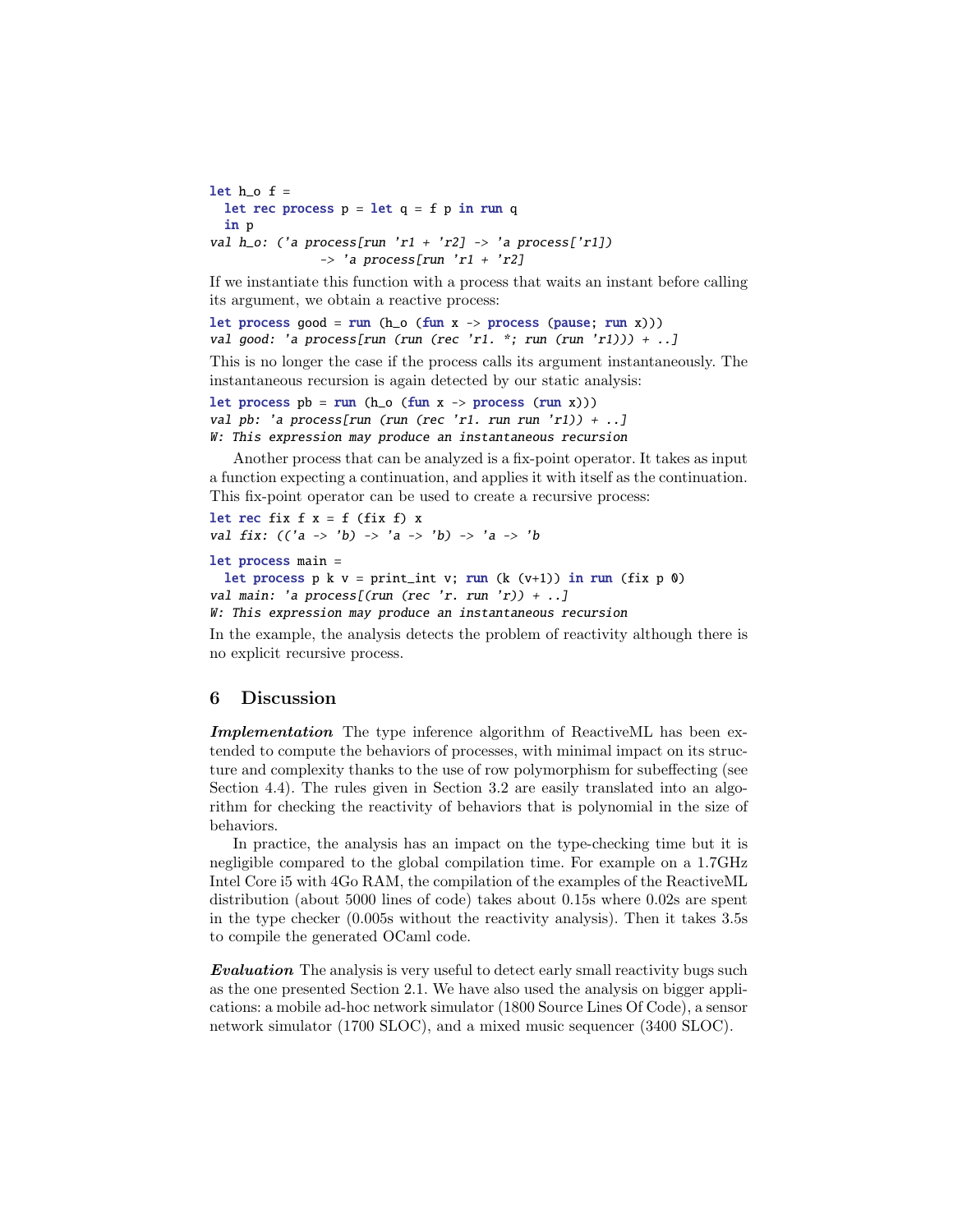There is no warning for both simulators. For the mixed music sequencer, there are warnings on eleven processes. Eight warnings are due to structural recursions (similar to the example par\_map). Most of them come from the fact that the program is a language interpreter defined as a set of mutually recursive processes on the abstract syntax tree. Another warning comes from a record containing a process that is not annotated with a non-instantaneous behavior. The last two warnings are due to loops around the execution of a musical score. In this case, the analysis does not use the fact that the score is a non-empty list.

In all these cases, it was easy for the programmer to check that these warnings were false positives. The last three warnings can be removed by adding a **pause** in parallel to the potentially instantaneous expressions.

<span id="page-14-0"></span>Other models of concurrency We have already extended our analysis to take into account time refinement [\[21\]](#page-16-15). We believe this work could be applied to other models of concurrency. One just needs to give the behavior • to operations that cooperate with the scheduler, like yield. We are considering an extension to the  $X10$  language,<sup>[8](#page-14-2)</sup> where cooperation points could be clocks.

In a synchronous world, the fact that each process cooperates at each instant implies the reactivity of the whole program, as processes are executed in lockstep. In another model, assumptions on the fairness of the scheduler may be required. This should not be a major obstacle, as these hypotheses are already made in most systems, e.g. in Concurrent Haskell [\[15\]](#page-16-1). The distinction between processes and functions is important to avoid showing a warning for all recursive functions.

# <span id="page-14-1"></span>7 Related work

The analysis of instantaneous loops is an old topic on which much has already been written, even recently [\[1](#page-16-16)[,14,](#page-16-17)[4\]](#page-16-18). It is related to the analysis of productivity and deadlocks in list programs [\[29\]](#page-17-6) or guard conditions in proof assistants [\[5\]](#page-16-19), etc. Our purpose was to define an analysis that can be used in the context of a general purpose language (mutable values, recursion, etc.). We tried to find a good compromise between the complexity of the analysis and its precision for typical reactive programs written in ReactiveML. The programmer must not be surprised by the analysis and the error messages. We focus here only on directly related work.

Our language of behaviors and type system are inspired by the work of Amtoft et al. [\[3\]](#page-16-7). Their analysis is defined on the ConcurrentML [\[28\]](#page-17-7) language, which extends ML with message passing primitives. The behavior of a process records emissions and receptions on communication channels. The authors use the type system to prove properties on particular examples, not for a general analysis. For instance, they prove that emission on a given channel always precedes the emission on a second channel in a given program. The idea of using a type-and-effect

<span id="page-14-2"></span> $8$  <http://x10-lang.org/>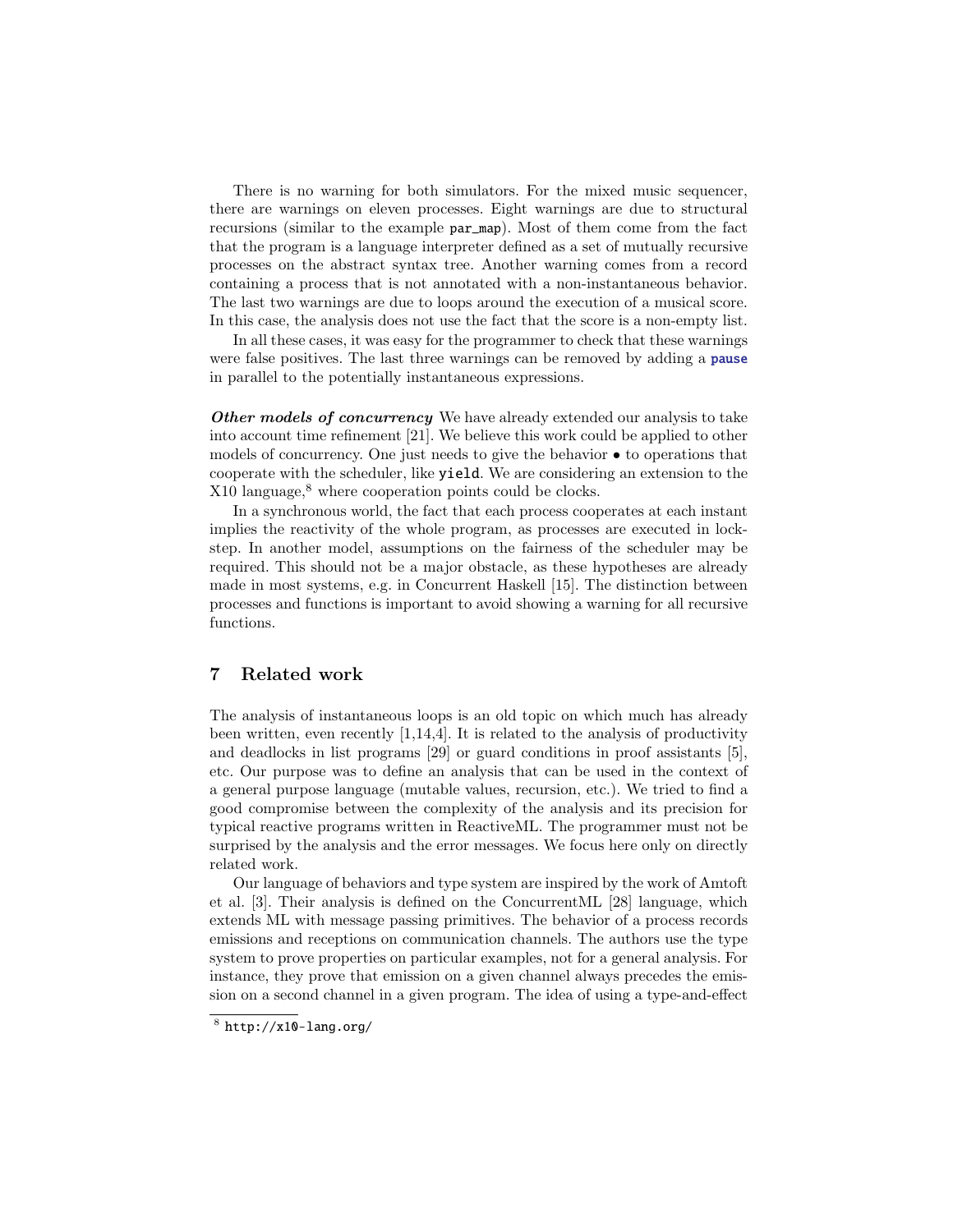system for checking reactivity or termination is not new. For instance, Boudol [\[8\]](#page-16-20) uses a type-and-effect system to prove termination of functional programs using references, by stratifying memory to avoid recursion through references.

Reactivity analysis is a classic topic in synchronous languages, that can also be related to causality. In Esterel [\[25\]](#page-16-13), the first imperative synchronous language, it is possible to react immediately to the presence and the absence of a signal. The consequence is that a program can be non-reactive because there is no consistent status for a given signal: the program supposes that a signal is both present and absent during the same instant. This problem is solved by checking that programs are constructively correct [\[25\]](#page-16-13). Our concurrency model, inherited from the work of Boussinot [\[9\]](#page-16-9), avoids these problems by making sure that processes are causal by construction. We then only have to check that loops are not instantaneous, which is called *loop-safe* by Berry [\[25\]](#page-16-13). It is easy to check that an Esterel program is loop-safe as the language is first order without recursion [\[32\]](#page-17-8).

Closer to ReactiveML, the reactivity analysis of FunLoft [\[2\]](#page-16-21) not only checks that instants terminate, but also gives a bound on the duration of the instants through a value analysis. The analysis is also restricted to the first-order setting. In ULM [\[7\]](#page-16-22), each recursive call induces an implicit pause. Hence, it is impossible to have instantaneous recursions, at the expense of expressivity. For instance, in the server example of Section [2.2,](#page-3-0) a message could be lost between receiving a message on add and awaiting a new message.

The causality analysis of Lucid Synchrone [\[10\]](#page-16-23) is a type-and-effect system using row types. It is based on the exception analysis defined by Leroy et al. [\[17\]](#page-16-24). Both are a more direct application of row types [\[26\]](#page-17-2), whereas our system differs in the absence of labels in rows.

### 8 Conclusion

We have presented a reactivity analysis for the ReactiveML language. The idea of the analysis is to abstract processes into a simpler language called behaviors using a type-and-effect system. Checking reactivity of behaviors is then straightforward. We have proven the soundness of our analysis, that is, that a well-typed program with reactive effects is reactive. Thanks in particular to the syntactic separation between functions and processes, the analysis does not detect too many false positives in practice. It is implemented in the ReactiveML compiler and it has been proven very useful for avoiding reactivity bugs. We believe that this work can be applied to other models of cooperative scheduling.

### Acknowledgments

This work would not have been possible without previous experiments made with Florence Plateau and Marc Pouzet. Timothy Bourke helped us a lot in the preparation of this article. We are grateful for the proofreading and discussions with Guillaume Baudart and Adrien Guatto. Finally, we also thank the reviewers for there numerous comments and suggestions.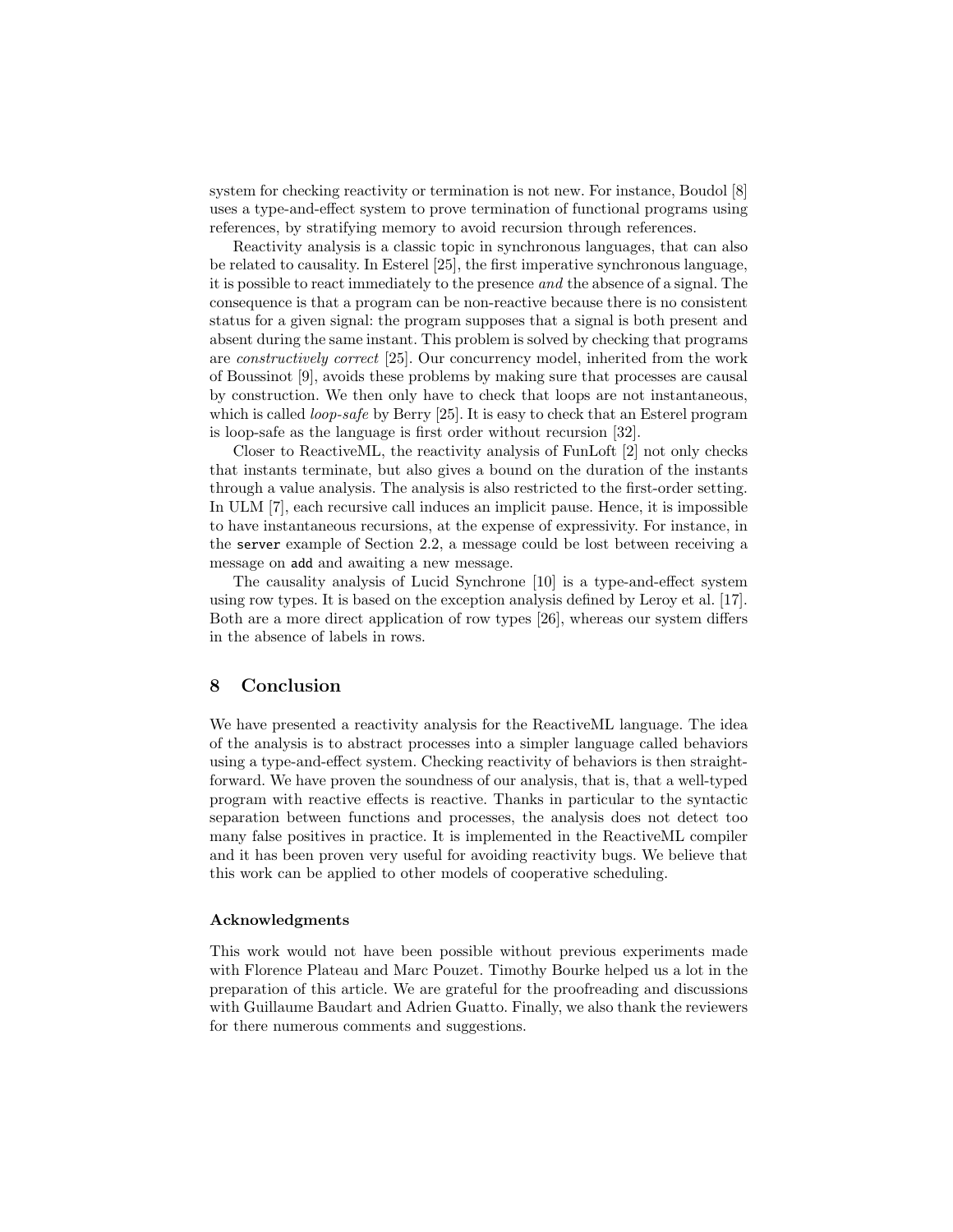# References

- <span id="page-16-16"></span>1. Abel, A., Pientka, B.: Well-founded recursion with copatterns. In: International Conference on Functional Programming. (2013)
- <span id="page-16-21"></span>2. Amadio, R., Dabrowski, F.: Feasible reactivity in a synchronous  $\pi$ -calculus. In: Principles and Practice of Declarative Programming. (2007) 221–230
- <span id="page-16-7"></span>3. Amtoft, T., Nielson, F., Nielson, H.: Type and Effect Systems: Behaviours for Concurrency. Imperial College Press (1999)
- <span id="page-16-18"></span>4. Atkey, R., McBride, C.: Productive coprogramming with guarded recursion. In: International Conference on Functional Programming. (2013)
- <span id="page-16-19"></span>5. Barthe, G., Frade, M.J., Giménez, E., Pinto, L., Uustalu, T.: Type-based termination of recursive definitions. Mathematical Structures in Computer Science  $14(01)$ (2004) 97–141
- <span id="page-16-5"></span>6. Benveniste, A., Caspi, P., Edwards, S.A., Halbwachs, N., Guernic, P.L., De Simone, R.: The synchronous languages twelve years later. In: Proc. of the IEEE. (2003)
- <span id="page-16-22"></span>7. Boudol, G.: ULM: A core programming model for global computing. In: European Symposium on Programming. (2004)
- <span id="page-16-20"></span>8. Boudol, G.: Typing termination in a higher-order concurrent imperative language. Information and Computation 208(6) (2010) 716–736
- <span id="page-16-9"></span>9. Boussinot, F.: Reactive C: an extension of C to program reactive systems. Software: Practice and Experience 21(4) (1991) 401–428
- <span id="page-16-23"></span>10. Cuoq, P., Pouzet, M.: Modular Causality in a Synchronous Stream Language. In: European Symposium on Programming. (2001)
- <span id="page-16-3"></span>11. Dimino, J.: Lwt User Manual. (2014) <http://ocsigen.org/lwt/>.
- <span id="page-16-0"></span>12. Engelschall, R.: Portable multithreading: The signal stack trick for user-space thread creation. In: USENIX Annual Technical Conference. (2000)
- <span id="page-16-12"></span>13. Huet, G.: A unification algorithm for typed  $\lambda$ -calculus. Theoretical Computer Science 1(1) (1975) 27–57
- <span id="page-16-17"></span>14. Jeffrey, A.: Functional reactive programming with liveness guarantees. In: International Conference on Functional Programming. (2013)
- <span id="page-16-1"></span>15. Jones, S., Gordon, A., Finne, S.: Concurrent Haskell. In: Principles of Programming Languages. (1996) 295–308
- <span id="page-16-11"></span>16. Lee, O., Yi, K.: Proofs about a folklore let-polymorphic type inference algorithm. Transactions on Programming Languages and Systems 20(4) (1998) 707–723
- <span id="page-16-24"></span>17. Leroy, X., Pessaux, F.: Type-based analysis of uncaught exceptions. Transactions on Programming Languages and Systems 22(2) (2000) 340–377
- <span id="page-16-6"></span>18. Lucassen, J.M., Gifford, D.K.: Polymorphic effect systems. In: Principles of Programming Languages. (1988)
- <span id="page-16-4"></span>19. Mandel, L., Pouzet, M.: ReactiveML: a reactive extension to ML. In: Principles and Practice of Declarative Programming. (2005)
- <span id="page-16-10"></span>20. Mandel, L., Pasteur, C.: Reactivity of cooperative systems – extended version. Research Report 8549, INRIA (2014) Available at: <http://reactiveml.org/sas14>.
- <span id="page-16-15"></span>21. Mandel, L., Pasteur, C., Pouzet, M.: Time refinement in a functional synchronous language. In: Principles and Practice of Declarative Programming. (2013)
- <span id="page-16-2"></span>22. Marlow, S., Jones, S., Thaller, W.: Extending the Haskell foreign function interface with concurrency. In: Haskell'04, ACM (2004) 22–32
- <span id="page-16-8"></span>23. Nielson, F., Nielson, H.: Type and effect systems. Correct System Design (1999)
- <span id="page-16-14"></span>24. Pierce, B.: Types and programming languages. The MIT Press (2002)
- <span id="page-16-13"></span>25. Potop-Butucaru, D., Edwards, S.A., Berry, G.: Compiling Esterel. Springer (2007)